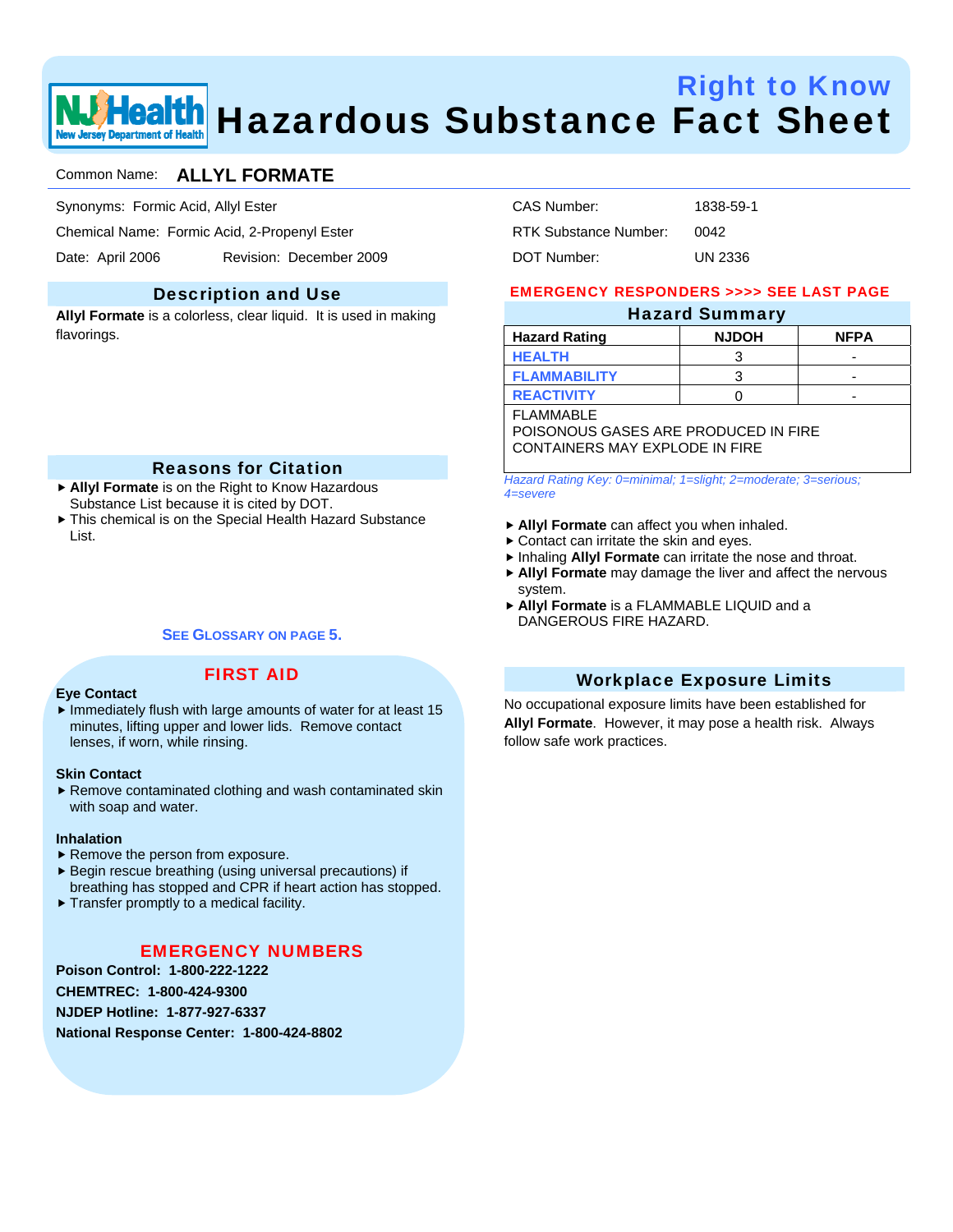## Determining Your Exposure

- Read the product manufacturer's Material Safety Data Sheet (MSDS) and the label to determine product ingredients and important safety and health information about the product mixture.
- $\blacktriangleright$  For each individual hazardous ingredient, read the New Jersey Department of Health and Hazardous Substance Fact Sheet, available on the RTK website (www.nj.gov/health/eoh/rtkweb) or in your facility's RTK Central File or Hazard Communication Standard file.
- $\blacktriangleright$  You have a right to this information under the New Jersey Worker and Community Right to Know Act and the Public Employees Occupational Safety and Health (PEOSH) Act if you are a public worker in New Jersey, and under the federal Occupational Safety and Health Act (OSHA) if you are a private worker.
- ▶ The New Jersey Right to Know Act requires most employers to label chemicals in the workplace and requires public employers to provide their employees with information concerning chemical hazards and controls. The federal OSHA Hazard Communication Standard (29 CFR 1910.1200) and the PEOSH Hazard Communication Standard (N.J.A.C. 12:100-7) require employers to provide similar information and training to their employees.

This Fact Sheet is a summary of available information regarding the health hazards that may result from exposure. Duration of exposure, concentration of the substance and other factors will affect your susceptibility to any of the potential effects described below.

#### Health Hazard Information

#### **Acute Health Effects**

The following acute (short-term) health effects may occur immediately or shortly after exposure to **Allyl Formate**:

- $\triangleright$  Contact can irritate the skin and eves.
- **Finhaling Allyl Formate** can irritate the nose and throat.

#### **Chronic Health Effects**

The following chronic (long-term) health effects can occur at some time after exposure to **Allyl Formate** and can last for months or years:

#### *Cancer Hazard*

 $\blacktriangleright$  According to the information presently available to the New Jersey Department of Health, **Allyl Formate** has not been tested for its ability to cause cancer in animals.

#### *Reproductive Hazard*

 $\blacktriangleright$  According to the information presently available to the New Jersey Department of Health, **Allyl Formate** has not been tested for its ability to affect reproduction.

#### *Other Effects*

**Allyl Formate** may damage the liver and affect the nervous system.

#### Medical

#### **Medical Testing**

If symptoms develop or overexposure is suspected, the following are recommended:

- $\blacktriangleright$  Liver function tests
- $\blacktriangleright$  Exam of the nervous system

Any evaluation should include a careful history of past and present symptoms with an exam. Medical tests that look for damage already done are not a substitute for controlling exposure.

Request copies of your medical testing. You have a legal right to this information under the OSHA Access to Employee Exposure and Medical Records Standard (29 CFR 1910.1020).

#### **Mixed Exposures**

 $\blacktriangleright$  More than light alcohol consumption can cause liver damage. Drinking alcohol can increase the liver damage caused by **Allyl Formate**.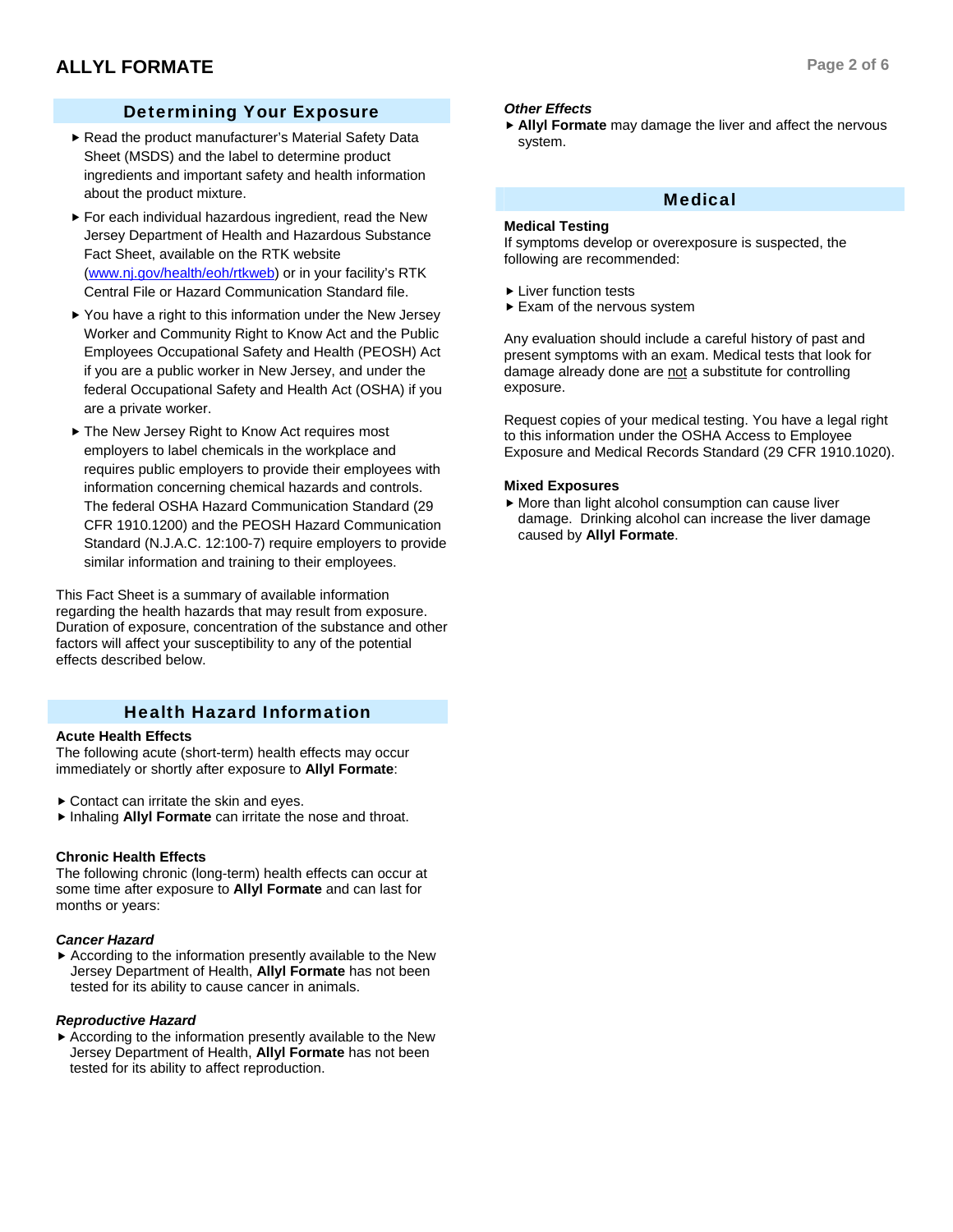# Workplace Controls and Practices

Very toxic chemicals, or those that are reproductive hazards or sensitizers, require expert advice on control measures if a less toxic chemical cannot be substituted. Control measures include: (1) enclosing chemical processes for severely irritating and corrosive chemicals, (2) using local exhaust ventilation for chemicals that may be harmful with a single exposure, and (3) using general ventilation to control exposures to skin and eye irritants. For further information on workplace controls, consult the NIOSH document on Control Banding at www.cdc.gov/niosh/topics/ctrlbanding/.

The following work practices are also recommended:

- $\blacktriangleright$  Label process containers.
- $\blacktriangleright$  Provide employees with hazard information and training.
- $\blacktriangleright$  Monitor airborne chemical concentrations.
- $\blacktriangleright$  Use engineering controls if concentrations exceed recommended exposure levels.
- $\blacktriangleright$  Provide eye wash fountains and emergency showers.
- $\blacktriangleright$  Wash or shower if skin comes in contact with a hazardous material.
- $\blacktriangleright$  Always wash at the end of the workshift.
- $\triangleright$  Change into clean clothing if clothing becomes contaminated.
- $\triangleright$  Do not take contaminated clothing home.
- $\triangleright$  Get special training to wash contaminated clothing.
- $\triangleright$  Do not eat, smoke, or drink in areas where chemicals are being handled, processed or stored.
- $\blacktriangleright$  Wash hands carefully before eating, smoking, drinking, applying cosmetics or using the toilet.

In addition, the following may be useful or required:

- ▶ Before entering a confined space where **Allyl Formate** may be present, check to make sure that an explosive concentration does not exist.
- f Where possible, transfer **Allyl Formate** from drums or other containers to process containers in an enclosed system.

#### Personal Protective Equipment

The OSHA Personal Protective Equipment Standard (29 CFR 1910.132) requires employers to determine the appropriate personal protective equipment for each hazard and to train employees on how and when to use protective equipment.

The following recommendations are only guidelines and may not apply to every situation.

#### **Gloves and Clothing**

- ▶ Avoid skin contact with **Allyl Formate**. Wear personal protective equipment made from material which can not be permeated or degraded by this substance. Safety equipment suppliers and manufacturers can provide recommendations on the most protective glove and clothing material for your operation.
- ▶ Safety equipment manufacturers recommend Butyl as a glove material for *Esters*, *Carboxylic*, *Formates* and Tychem® BR, Responder®, and TK, or the equivalent, as protective clothing materials for *Esters*, *Carboxylic*.
- $\blacktriangleright$  All protective clothing (suits, gloves, footwear, headgear) should be clean, available each day, and put on before work.

#### **Eye Protection**

- $\blacktriangleright$  Wear indirect-vent, impact and splash resistant goggles when working with liquids.
- $\blacktriangleright$  If additional protection is needed for the entire face, use in combination with a face shield. A face shield should not be used without another type of eye protection.

#### **Respiratory Protection**

*Improper use of respirators is dangerous.* Respirators should only be used if the employer has implemented a written program that takes into account workplace conditions, requirements for worker training, respirator fit testing, and medical exams, as described in the OSHA Respiratory Protection Standard (29 CFR 1910.134).

 $\blacktriangleright$  Where the potential for overexposure exists, use a NIOSH approved supplied-air respirator with a full facepiece operated in a pressure-demand or other positive-pressure mode. For increased protection use in combination with an auxiliary self-contained breathing apparatus or an emergency escape air cylinder.

#### Fire Hazards

If employees are expected to fight fires, they must be trained and equipped as stated in the OSHA Fire Brigades Standard (29 CFR 1910.156).

- f **Allyl Formate** is a FLAMMABLE LIQUID.
- $\blacktriangleright$  Use dry chemical, CO<sub>2</sub>, water spray or alcohol-resistant foam as extinguishing agents.
- $\triangleright$  Solid streams of water may spread fire.
- **POISONOUS GASES ARE PRODUCED IN FIRE.**
- **EXPLODE IN FIRE.**
- Use water spray to keep fire-exposed containers cool.
- $\blacktriangleright$  Vapors may travel to a source of ignition and flash back.
- f **Allyl Formate** may form an ignitable vapor/air mixture in closed tanks or containers.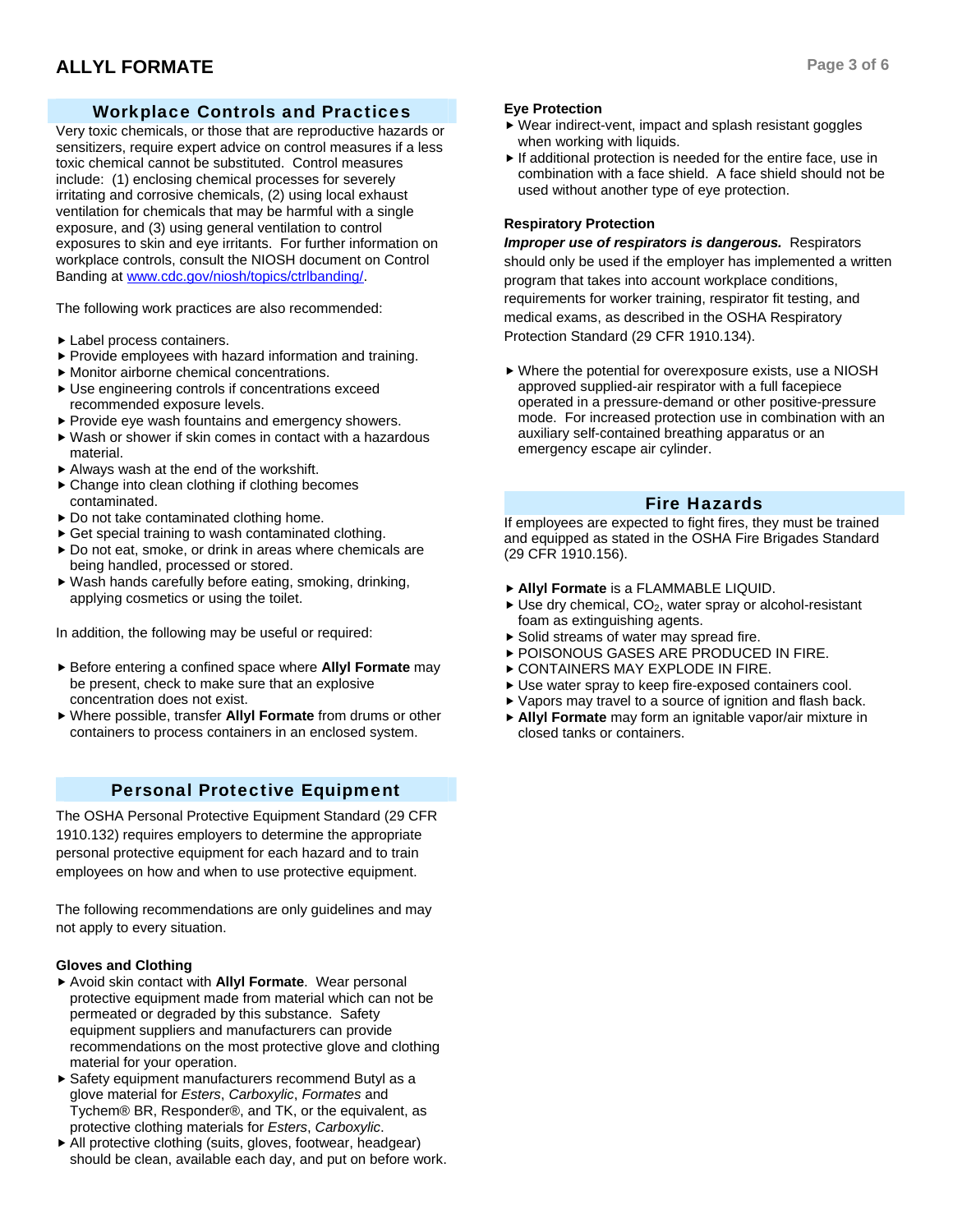## Spills and Emergencies

If employees are required to clean-up spills, they must be properly trained and equipped. The OSHA Hazardous Waste Operations and Emergency Response Standard (29 CFR 1910.120) may apply.

If **Allyl Formate** is spilled or leaked, take the following steps:

- $\blacktriangleright$  Evacuate personnel and secure and control entrance to the area.
- $\blacktriangleright$  Eliminate all ignition sources.
- $\blacktriangleright$  Absorb liquids in vermiculite, dry sand, earth, or a similar material and place into sealed containers for disposal.
- $\blacktriangleright$  Ventilate and wash area after clean-up is complete.
- ▶ Keep Allyl Formate out of confined spaces, such as sewers, because of the possibility of an explosion.
- $\blacktriangleright$  It may be necessary to contain and dispose of **Allyl Formate** as a HAZARDOUS WASTE. Contact your state Department of Environmental Protection (DEP) or your regional office of the federal Environmental Protection Agency (EPA) for specific recommendations.

#### Handling and Storage

Prior to working with **Allyl Formate** you should be trained on its proper handling and storage.

- **Allyl Formate** is not compatible with OXIDIZING AGENTS (such as PERCHLORATES, PEROXIDES, PERMANGANATES, CHLORATES, NITRATES, CHLORINE, BROMINE and FLUORINE) and STRONG ACIDS (such as HYDROCHLORIC, SULFURIC and NITRIC).
- $\triangleright$  Store in tightly closed containers in a cool, well-ventilated area.
- $\blacktriangleright$  Sources of ignition, such as smoking and open flames, are prohibited where **Allyl Formate** is used, handled, or stored.
- $\blacktriangleright$  Metal containers involving the transfer of **Allyl Formate** should be grounded and bonded.
- $\blacktriangleright$  Use explosion-proof electrical equipment and fittings wherever **Allyl Formate** is used, handled, manufactured, or stored.
- $\blacktriangleright$  Use only non-sparking tools and equipment, especially when opening and closing containers of **Allyl Formate**.

# Occupational Health Information Resources

The New Jersey Department of Health offers multiple services in occupational health. These services include providing informational resources, educational materials, public presentations, and industrial hygiene and medical investigations and evaluations.

#### **For more information, please contact:**

 New Jersey Department of Health Right to Know PO Box 368 Trenton, NJ 08625-0368 Phone: 609-984-2202 Fax: 609-984-7407 E-mail: rtk@doh.state.nj.us Web address: http://www.nj.gov/health/eoh/rtkweb

*The Right to Know Hazardous Substance Fact Sheets are not intended to be copied and sold for commercial purposes.*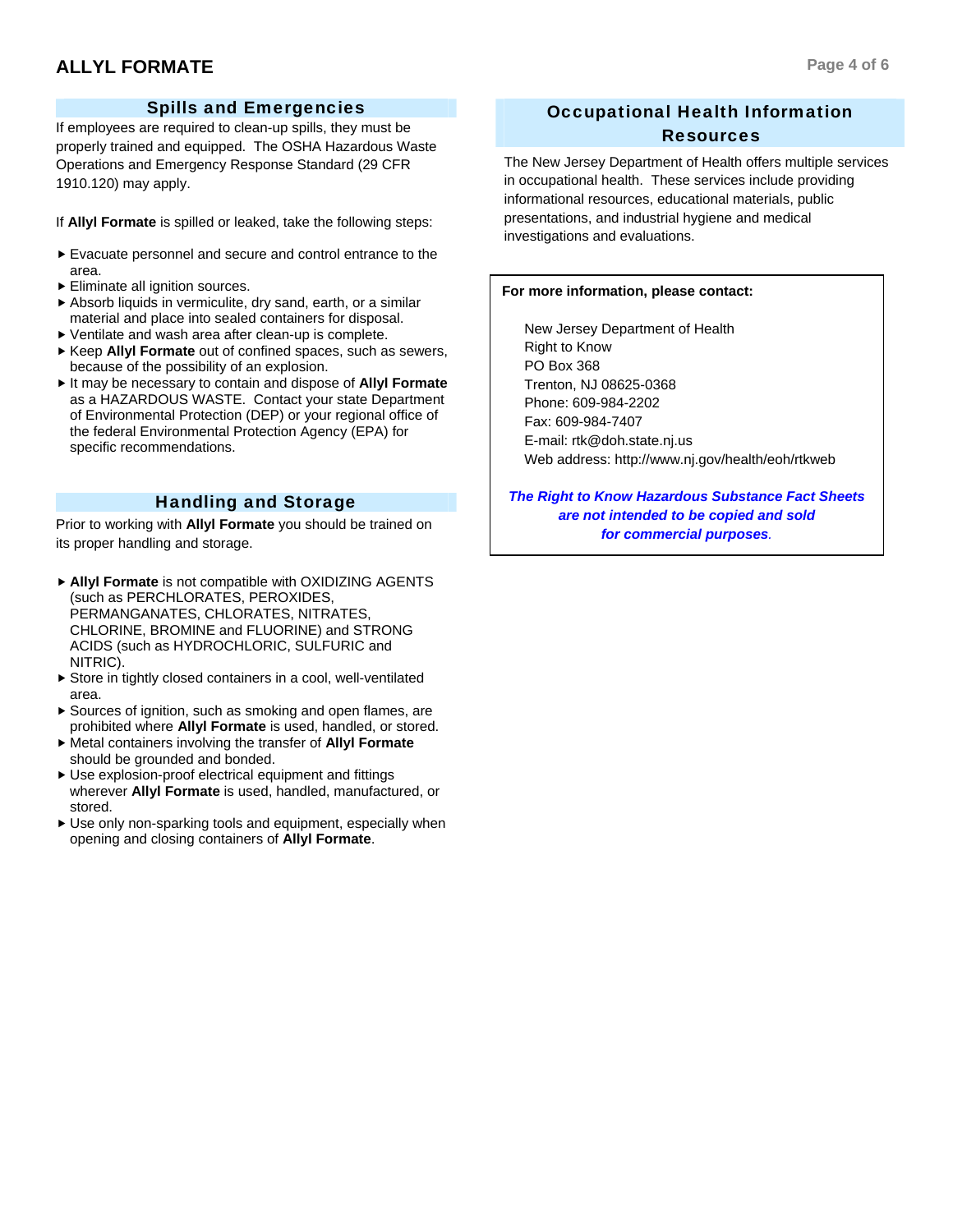# **ALLYL FORMATE Page 5 of 6**

#### **GLOSSARY**

**ACGIH** is the American Conference of Governmental Industrial Hygienists. They publish guidelines called Threshold Limit Values (TLVs) for exposure to workplace chemicals.

**Acute Exposure Guideline Levels** (AEGLs) are established by the EPA. They describe the risk to humans resulting from once-in-a lifetime, or rare, exposure to airborne chemicals.

**Boiling point** is the temperature at which a substance can change its physical state from a liquid to a gas.

A **carcinogen** is a substance that causes cancer.

The **CAS number** is unique, identifying number, assigned by the Chemical Abstracts Service, to a specific chemical.

**CFR** is the Code of Federal Regulations, which are the regulations of the United States government.

A **combustible** substance is a solid, liquid or gas that will burn.

A **corrosive** substance is a gas, liquid or solid that causes destruction of human skin or severe corrosion of containers.

The **critical temperature** is the temperature above which a gas cannot be liquefied, regardless of the pressure applied.

**DEP** is the New Jersey Department of Environmental Protection.

**DOT** is the Department of Transportation, the federal agency that regulates the transportation of chemicals.

**EPA** is the Environmental Protection Agency, the federal agency responsible for regulating environmental hazards.

**ERG** is the Emergency Response Guidebook. It is a guide for emergency responders for transportation emergencies involving hazardous substances.

**Emergency Response Planning Guideline** (ERPG) values provide estimates of concentration ranges where one reasonably might anticipate observing adverse effects.

A **fetus** is an unborn human or animal.

A **flammable** substance is a solid, liquid, vapor or gas that will ignite easily and burn rapidly.

The **flash point** is the temperature at which a liquid or solid gives off vapor that can form a flammable mixture with air.

**IARC** is the International Agency for Research on Cancer, a scientific group.

**Ionization Potential** is the amount of energy needed to remove an electron from an atom or molecule. It is measured in electron volts.

**IRIS** is the Integrated Risk Information System database on human health effects that may result from exposure to various chemicals, maintained by federal EPA.

**LEL** or **Lower Explosive Limit**, is the lowest concentration of a combustible substance (gas or vapor) in the air capable of continuing an explosion.

**mg/m3** means milligrams of a chemical in a cubic meter of air. It is a measure of concentration (weight/volume).

A **mutagen** is a substance that causes mutations. A **mutation** is a change in the genetic material in a body cell. Mutations can lead to birth defects, miscarriages, or cancer.

**NFPA** is the National Fire Protection Association. It classifies substances according to their fire and explosion hazard.

**NIOSH** is the National Institute for Occupational Safety and Health. It tests equipment, evaluates and approves respirators, conducts studies of workplace hazards, and proposes standards to OSHA.

**NTP** is the National Toxicology Program which tests chemicals and reviews evidence for cancer.

**OSHA** is the federal Occupational Safety and Health Administration, which adopts and enforces health and safety standards.

**PEOSHA** is the New Jersey Public Employees Occupational Safety and Health Act, which adopts and enforces health and safety standards in public workplaces.

**Permeated** is the movement of chemicals through protective materials.

**ppm** means parts of a substance per million parts of air. It is a measure of concentration by volume in air.

**Protective Action Criteria** (PAC) are values established by the Department of Energy and are based on AEGLs and ERPGs. They are used for emergency planning of chemical release events.

A **reactive** substance is a solid, liquid or gas that releases energy under certain conditions.

**STEL** is a Short Term Exposure Limit which is usually a 15 minute exposure that should not be exceeded at any time during a work day.

A **teratogen** is a substance that causes birth defects by damaging the fetus.

**UEL** or **Upper Explosive Limit** is the highest concentration in air above which there is too much fuel (gas or vapor) to begin a reaction or explosion.

**Vapor Density** is the ratio of the weight of a given volume of one gas to the weight of another (usually *Air*), at the same temperature and pressure.

The **vapor pressure** is a force exerted by the vapor in equilibrium with the solid or liquid phase of the same substance. The higher the vapor pressure the higher concentration of the substance in air.